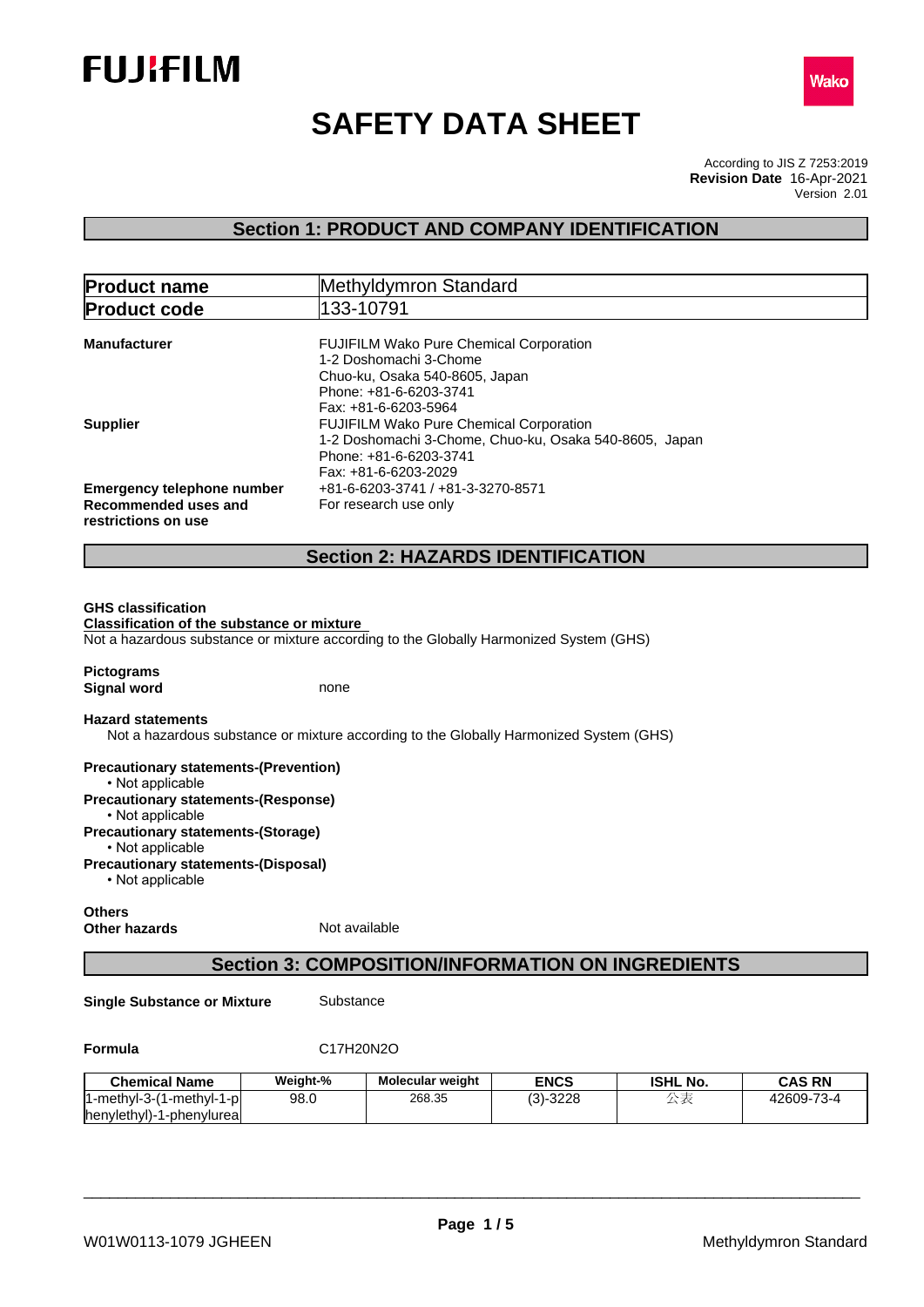#### **Impurities and/or Additives**: Not applicable

# **Section 4: FIRST AID MEASURES**

#### **Inhalation**

Remove to fresh air. If symptoms persist, call a physician.

**Skin contact**

Wash off immediately with soap and plenty of water. If symptoms persist, call a physician.

#### **Eye contact**

IF IN EYES: Rinse cautiously with water for several minutes. Remove contact lenses, if present and easy to do. Continue rinsing. Immediate medical attention is required.

#### **Ingestion**

Rinse mouth. Never give anything by mouth to an unconscious person. Call a physician or poison control center immediately. Do not induce vomiting without medical advice.

#### **Protection of first-aiders**

Use personal protective equipment as required.

# **Section 5: FIRE FIGHTING MEASURES**

#### **Suitable extinguishing media**

Water spray (fog), Carbon dioxide (CO2), Foam, Extinguishing powder, Sand

**Unsuitable extinguishing media**

# No information available

#### **Specific hazards arising from the chemical product**

Thermal decomposition can lead to release of irritating and toxic gases and vapors.

# **Special extinguishing method**

#### No information available **Special protective actions for**

#### **fire-fighters**

Use personal protective equipment as required.Firefighters should wear self-contained breathing apparatus and full firefighting turnout gear.

# **Section 6: ACCIDENTAL RELEASE MEASURES**

#### **Personal precautions, protective equipment and emergency procedures**

For indoor, provide adequate ventilation process until the end of working. Deny unnecessary entry other than the people involved by, for example, using a rope. While working, wear appropriate protective equipments to avoid adhering it on skin, or inhaling the gas. Work from windward, and retract the people downwind.

#### **Environmental precautions**

To be careful not discharged to the environment without being properly handled waste water contaminated.

### **Methods and materials for contaminent and methods and materials for cleaning up**

Sweep up and gather scattered particles, and collect it in an empty airtight container.

# **Recoverly, neutralization**

## No information available

#### **Secondary disaster prevention measures**

Clean contaminated objects and areas thoroughly observing environmental regulations.

# **Section 7: HANDLING AND STORAGE**

#### **Handling**

#### **Technical measures**

Avoid contact with strong oxidizing agents. Use with local exhaust ventilation.

#### **Precautions**

Do not rough handling containers, such as upsetting, falling, giving a shock, and dragging. Prevent leakage, overflow, and scattering. Not to generate steam and dust in vain. Seal the container after use. After handling, wash hands and face, and then gargle. In places other than those specified, should not be smoking or eating and drinking. Should not be brought contaminated protective equipment and gloves to rest stops. Deny unnecessary entry of non-emergency personnel to the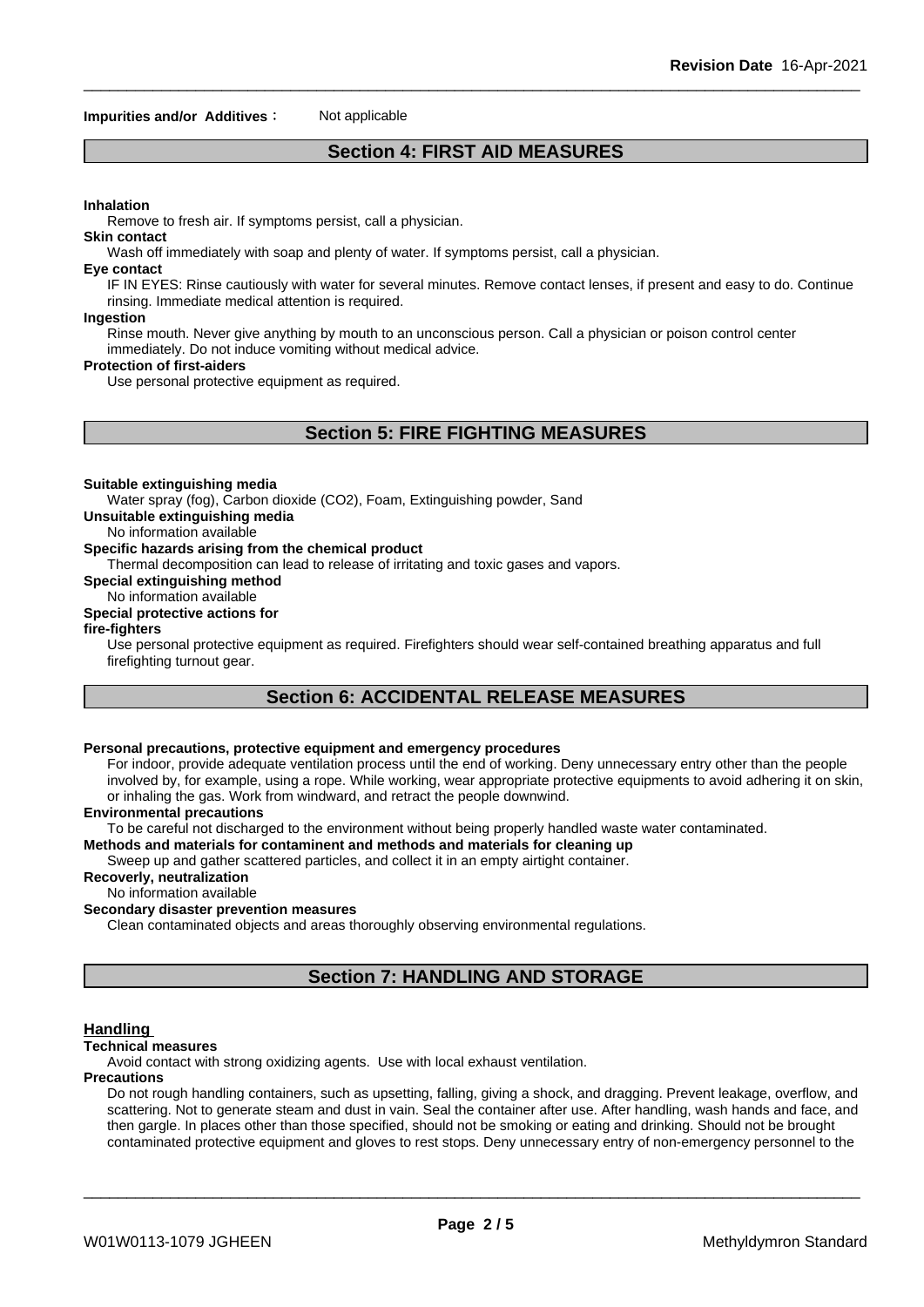handling area. **Safety handling precautions** Avoid contact with skin, eyes or clothing. Use personal protective equipment as required.**Storage Safe storage conditions Storage conditions** Keep container protect from light tightly closed. Store in a cool (2-10 °C) place. **Safe packaging material** Glass **Incompatible substances** Strong oxidizing agents

# **Section 8: EXPOSURE CONTROLS/PERSONAL PROTECTION**

#### **Engineering controls**

In case of indoor workplace, seal the source or use a local exhaust system. Provide the safety shower facility, and handand eye-wash facility. And display their position clearly.

**Exposure limits** This product, as supplied, does not contain any hazardous materials with occupational exposure limits established by the region specific regulatory bodies.

**Personal protective equipment Respiratory protection** Dust mask **Hand protection** Protection gloves **Skinandbody protection** Long-sleeved work clothes **General hygiene considerations**

**Eye protection** protective eyeglasses or chemical safety goggles

Handle in accordance with good industrial hygiene and safety practice.

## **Section 9: PHYSICAL AND CHEMICAL PROPERTIES**

**Form**

| Color                                                  | white                                       |
|--------------------------------------------------------|---------------------------------------------|
| Appearance                                             | crystals - powder                           |
| Odor                                                   | No data available                           |
| Melting point/freezing point                           | $72 - 78 °C$                                |
| Boiling point, initial boiling point and boiling range | No data available                           |
| <b>Flammability</b>                                    | No data available                           |
| <b>Evaporation rate:</b>                               | No data available                           |
| Flammability (solid, gas):                             | No data available                           |
| Upper/lower flammability or                            |                                             |
| explosive limits                                       |                                             |
| Upper:                                                 | No data available                           |
| Lower:                                                 | No data available                           |
| <b>Flash point</b>                                     | No data available                           |
| Auto-ignition temperature:                             | No data available                           |
| Decomposition temperature:                             | No data available                           |
| рH                                                     | No data available                           |
| Viscosity (coefficient of viscosity)                   | No data available                           |
| <b>Dynamic viscosity</b>                               | No data available                           |
| <b>Solubilities</b>                                    | acetone: freely soluble . water: very sligh |
| n-Octanol/water partition coefficient: (log Pow)       | 3.01                                        |
| Vapour pressure                                        | No data available                           |
| <b>Specific Gravity / Relative density</b>             | No data available                           |
| <b>Vapour density</b>                                  | No data available                           |
| <b>Particle characteristics</b>                        | No data available                           |
|                                                        |                                             |

**Odor** No data available **Boiling point, initial boiling point and boiling range** No data available **Flammability** No data available **Evaporation rate:** No data available **Flammability (solid, gas):** No data available **Upper:** No data available **Lower:** No data available **Flash point** No data available **Auto-ignition temperature:** No data available **Decomposition temperature:** No data available No data available **Viscosity (coefficient of viscosity)** No data available **Dynamic viscosity** No data available acetone : freely soluble . water : very slightly soluble. **No data available Specific Gravity / Relative density** No data available **Vapour density** No data available **Particle characteristics** No data available

# **Section 10: STABILITY AND REACTIVITY**

#### **Stability**

**Reactivity** No data available **Hazardous reactions**

**Chemical stability** May be altered by light.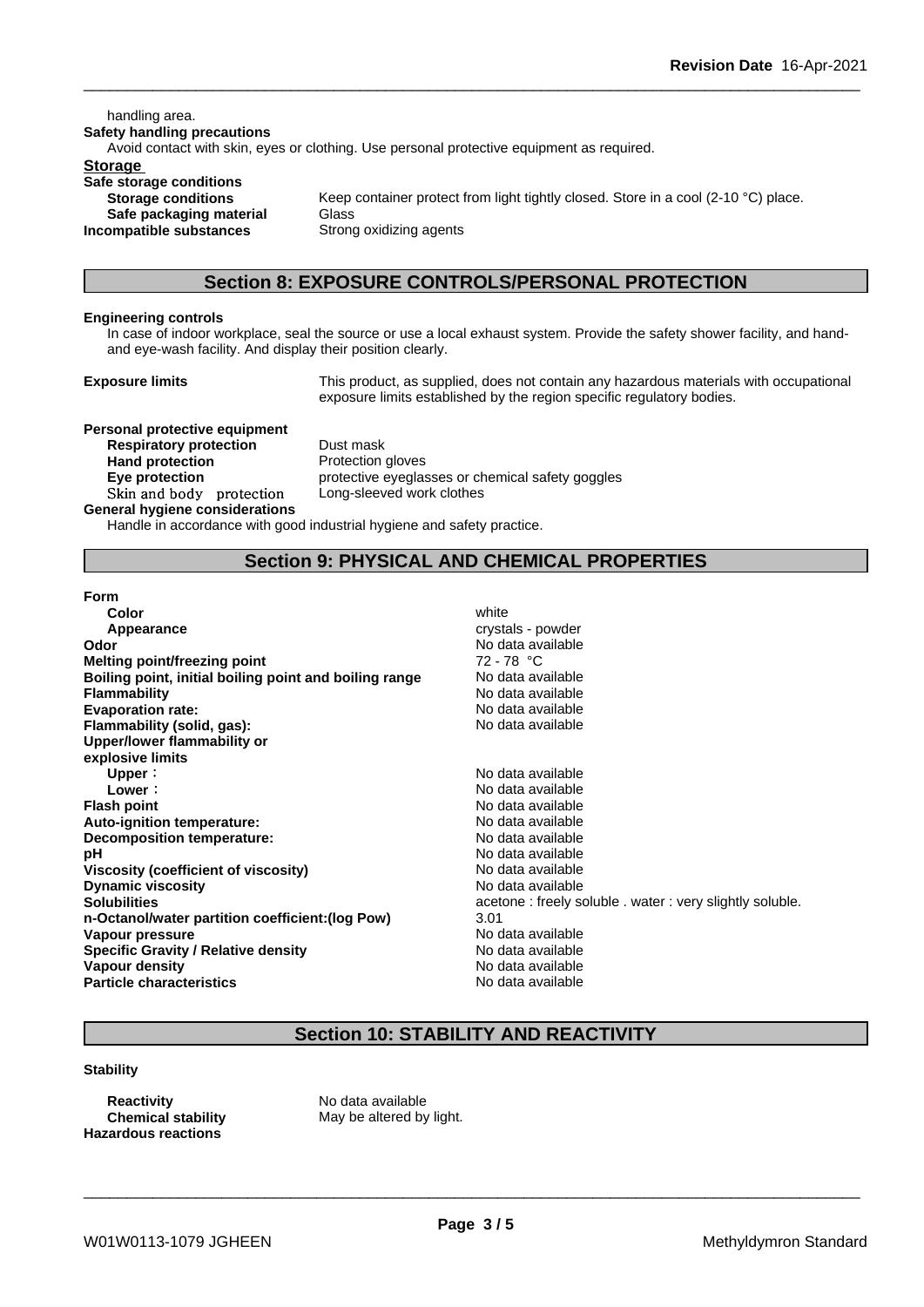None under normal processing **Conditions to avoid** Extremes of temperature and direct sunlight **Incompatible materials** Strong oxidizing agents **Hazardous decomposition products** Carbon monooxide (CO), Carbon dioxide (CO2), Nitrogen oxides (NOx)

# **Section 11: TOXICOLOGICAL INFORMATION**

| <b>Acute toxicity</b>          |                  |                    |                        |
|--------------------------------|------------------|--------------------|------------------------|
| <b>Chemical Name</b>           | Oral LD50        | <b>Dermal LD50</b> | <b>Inhalation LC50</b> |
| 1-methyl-3-(1-methyl-1-phenyl) | 6130 mg/kg (Rat) | N/A                | N/A                    |
| ethyl)-1-phenylurea            |                  |                    |                        |

| <b>Skin irritation/corrosion</b>         | No data available |  |
|------------------------------------------|-------------------|--|
| Serious eye damage/ irritation           | No data available |  |
| <b>Respiratory or skin sensitization</b> | No data available |  |
| Reproductive cell mutagenicity           | No data available |  |
| Carcinogenicity                          | No data available |  |
| <b>Reproductive toxicity</b>             | No data available |  |
| <b>STOT-single exposure</b>              | No data available |  |
| <b>STOT-repeated exposure</b>            | No data available |  |
| <b>Aspiration hazard</b>                 | No data available |  |

# **Section 12: ECOLOGICAL INFORMATION**

**Ecotoxicity** No information available

**Other data** No data available

**Persistence and degradability** No information available<br>**Bioaccumulative potential** No information available **Bioaccumulative potential Mobility in soil**<br> **Hazard to the ozone layer** Mo information available **Hazard** to the ozone layer

# **Section 13: DISPOSAL CONSIDERATIONS**

#### **Waste from residues**

Disposal should be in accordance with applicable regional, national and local laws and regulations. **Contaminated container and contaminated packaging**

Disposal should be in accordance with applicable regional, national and local laws and regulations.

# **Section 14: TRANSPORT INFORMATION**

| <b>ADR/RID</b><br>UN number<br>Proper shipping name:<br><b>UN classfication</b><br><b>Subsidiary hazard class</b> | Not regulated<br>- |  |  |
|-------------------------------------------------------------------------------------------------------------------|--------------------|--|--|
| Packing group<br><b>Marine pollutant</b>                                                                          | Not applicable     |  |  |
| <b>IMDG</b><br>UN number                                                                                          | Not regulated<br>- |  |  |